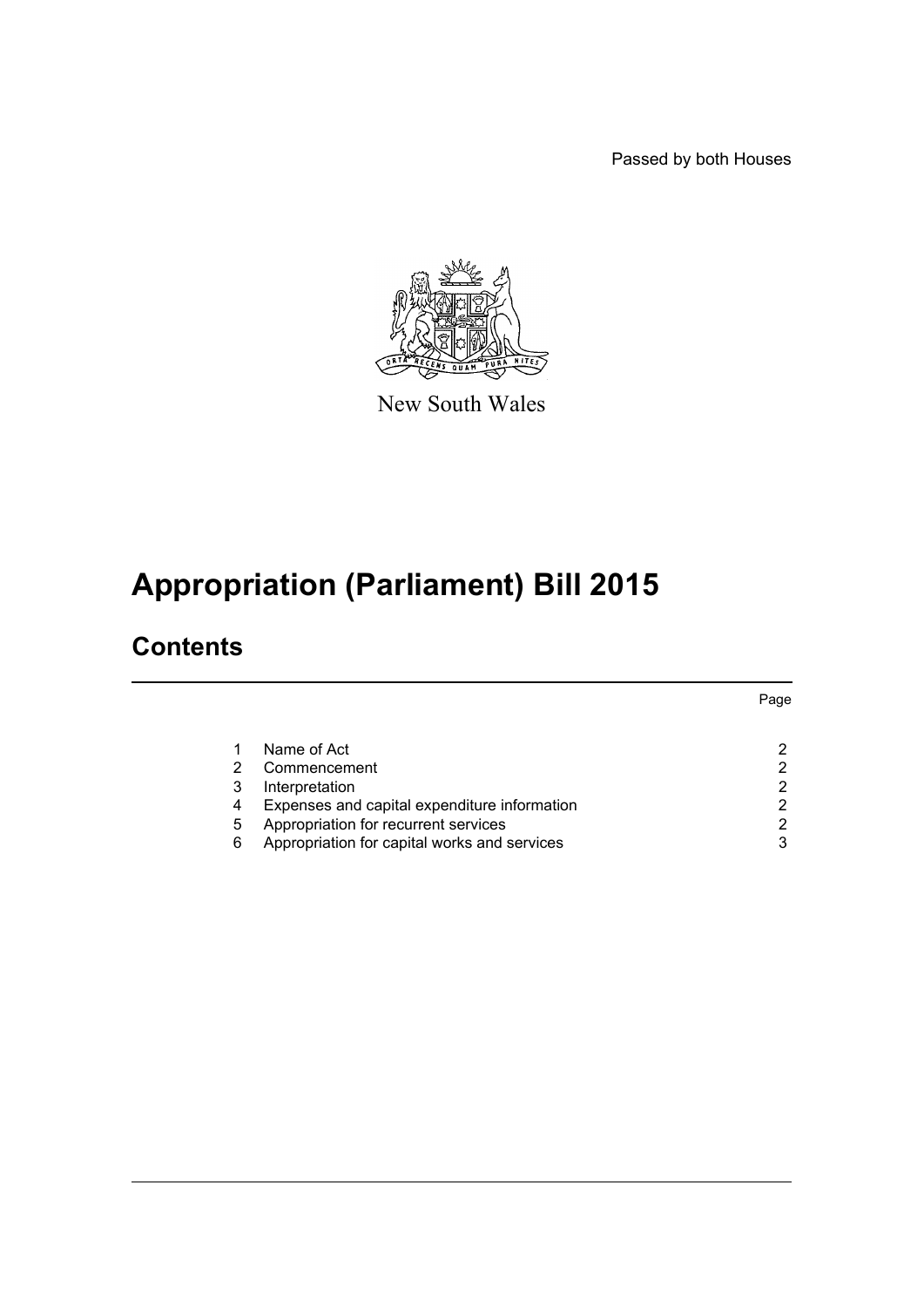*I certify that this public bill, which originated in the Legislative Assembly, has finally passed the Legislative Council and the Legislative Assembly of New South Wales.*

> *Clerk of the Legislative Assembly. Legislative Assembly, Sydney,* , 2015



New South Wales

## **Appropriation (Parliament) Bill 2015**

Act No , 2015

An Act to appropriate out of the Consolidated Fund sums for the recurrent services and capital works and services of the Legislature for the year 2015–16.

*I have examined this bill and find it to correspond in all respects with the bill as finally passed by both Houses.*

*Assistant Speaker of the Legislative Assembly.*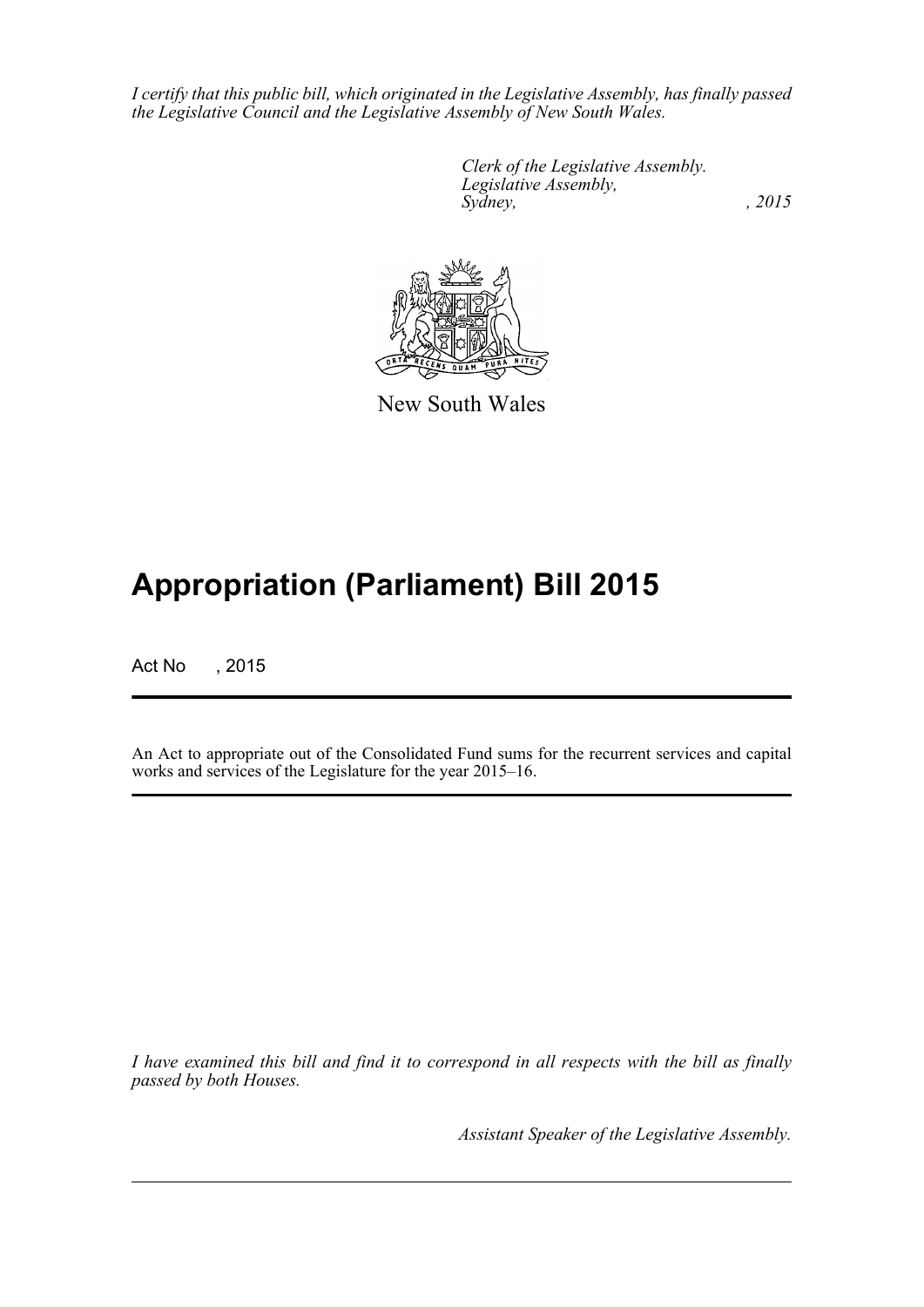#### <span id="page-2-0"></span>**The Legislature of New South Wales enacts:**

#### **1 Name of Act**

This Act is the *Appropriation (Parliament) Act 2015*.

#### <span id="page-2-1"></span>**2 Commencement**

This Act commences on the date of assent to this Act.

#### <span id="page-2-2"></span>**3 Interpretation**

- (1) In this Act, a reference to the year 2015–16 is a reference to the year from 1 July 2015 to 30 June 2016.
- (2) A reference in the *Public Finance and Audit Act 1983* to an Appropriation Act or the Appropriation Act includes a reference to this Act.

#### <span id="page-2-3"></span>**4 Expenses and capital expenditure information**

- (1) A note included in this Act that is described as "expenses" sets out the expenses for the recurrent services of the Legislature, disaggregated across the relevant service groups.
- (2) A note included in this Act that is described as "capital expenditure" sets out the expenditure on capital works and services of the Legislature, disaggregated across the relevant service groups.
- (3) A note referred to in subsection (1) or (2) is included for information only and does not form part of this Act.

#### <span id="page-2-4"></span>**5 Appropriation for recurrent services**

(1) This Act appropriates the sum of \$129,536,000 to the Legislature out of the Consolidated Fund for the recurrent services of the Legislature for the year 2015–16. **Note (expenses):** This recurrent appropriation will fund expenses of \$145,301,000, disaggregated as follows:

|    |                               | \$,000  |
|----|-------------------------------|---------|
| 01 | Chamber and Committee Support | 21,098  |
| 02 | Members' Support              | 116,168 |
| 03 | <b>Community Access</b>       | 8,035   |
|    | Total                         | 145,301 |

**\$,000**

(2) Any amounts expended for recurrent services under section 25 of the *Public Finance and Audit Act 1983* or any Parliamentary Supply Act on or after 1 July 2015 and before the date of assent to this Act are taken to have been expended out of the sum appropriated by this section. This subsection applies only if this Act is assented to after 1 July 2015.